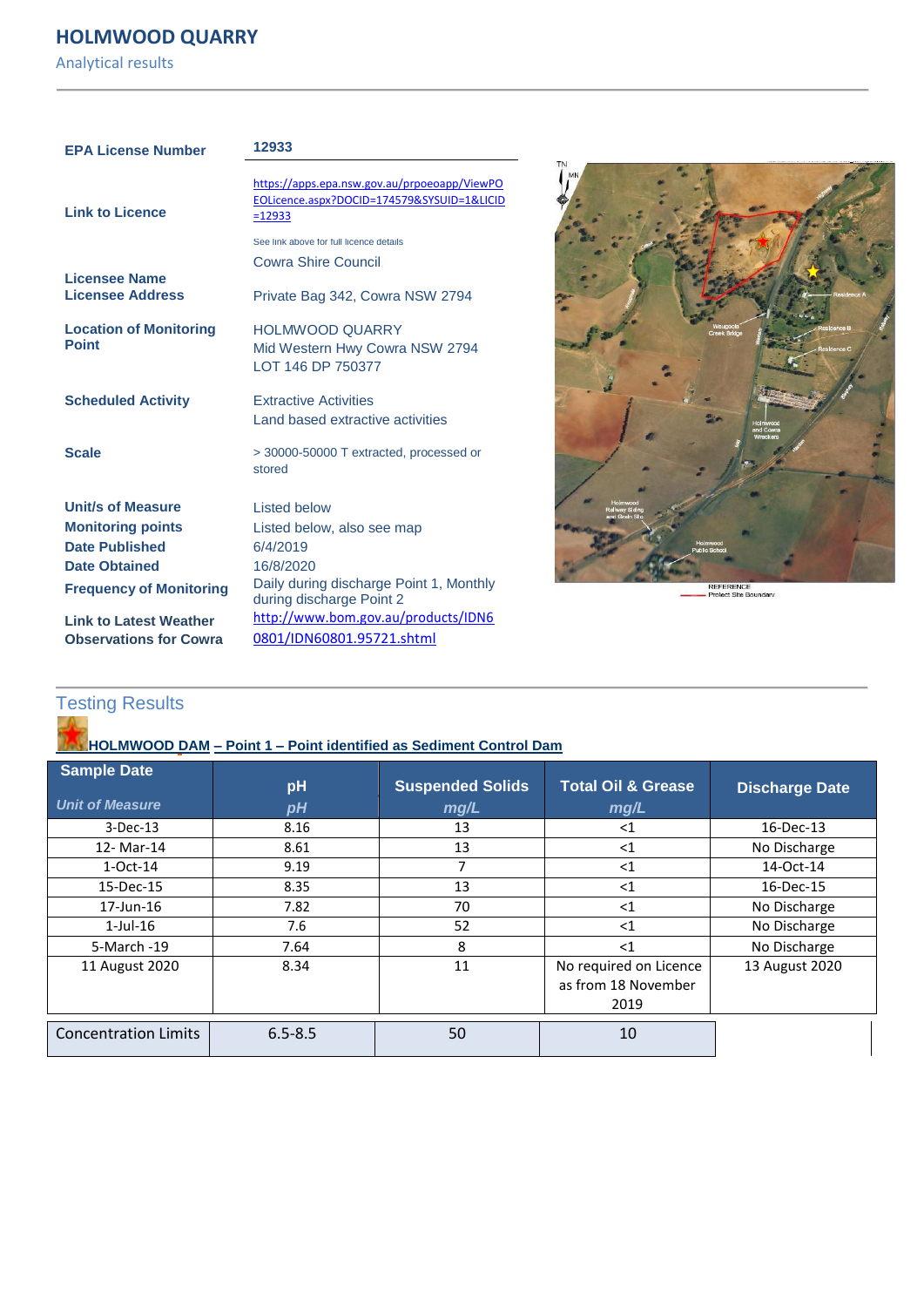Analytical results

**HOLMWOOD DAM –Point 2 – Point identified as "Residence A" [ Dust monitoring, particles-deposited matter grams per m2 per month]**

| <b>Sample Date</b>          | <b>Insoluble Solids</b> | <b>Ash</b>   | <b>Combustible</b><br><b>Matter</b> |                                                                                    |
|-----------------------------|-------------------------|--------------|-------------------------------------|------------------------------------------------------------------------------------|
|                             | g/m2/mth                | g/m2/mth     | g/m2/mth                            |                                                                                    |
| 30-Mar-15                   | 0.7                     | 0.49         | 0.21                                |                                                                                    |
| 15-Apr-15                   | 2.4                     | 1.5          | 0.9                                 |                                                                                    |
| 14-May-15                   | 1.6                     | $\mathbf{1}$ | 0.6                                 |                                                                                    |
| 17-Jun-15                   | 0.8                     | 0.55         | 0.25                                |                                                                                    |
| 17-Jul-15                   | 0.2                     | 0.11         | < 0.2                               |                                                                                    |
| 19-Aug-15                   | 0.2                     | 0.12         | < 0.2                               |                                                                                    |
| 17-Sep-15                   | 0.5                     | 0.26         | 0.24                                | <b>Insoluble Solids</b><br>$\qquad \qquad$                                         |
| 16-Oct-15                   | 0.5                     | 0.14         | 0.36                                | Ash content [our concern]<br>Combustible matter                                    |
| 13-Nov-15                   | $\mathbf 1$             | 0.6          | 0.4                                 |                                                                                    |
| $1-Dec-15$                  | 0.9                     | 0.54         | 0.36                                | Note: The nitrogenous part of soluble solids is bird                               |
| $4$ -Jan-16                 | 5.3                     | 2.71         | 2.59                                | droppings - not our concern.<br>Note: Combustible matter is organic matter such as |
| 19-Feb-16                   | $\overline{2}$          | 1.55         | 0.45                                | bird droppings, insects, leaves etc - not our<br>concern.                          |
| 23-Mar-16                   | 1.1                     | 0.79         | 0.31                                |                                                                                    |
| 4-Apr-16                    | 2.3                     | 1.81         | 0.49                                |                                                                                    |
| 30-May-16                   | 2.4                     | 1.95         | 0.45                                |                                                                                    |
| $5$ -Jul-16                 | 2.4                     | 1.3          | 1.1                                 |                                                                                    |
| $21$ -Jul-16                | 1.4                     | 0.5          | 0.9                                 |                                                                                    |
| 5-Aug-16                    | 0.4                     | 0.25         | < 0.20                              |                                                                                    |
| 5-Sept-16                   | 0.9                     | 0.53         | 0.37                                |                                                                                    |
| 7-Oct-16                    | 1.6                     | 0.90         | 0.70                                |                                                                                    |
| 10-Nov-16                   | 1.1                     | 0.59         | 0.51                                |                                                                                    |
| $5 - Dec - 16$              | 1.7                     | 0.92         | 0.78                                |                                                                                    |
|                             |                         |              |                                     |                                                                                    |
| <b>Concentration Limits</b> |                         | 4.0g/m2/mth  |                                     |                                                                                    |

## *Important information*

Tests results at point 2 are collected in a dust bottle receptacle. Collection includes solids and water from rainwater. The analysis for solids are as follows; Total Solids- Soluble Solids